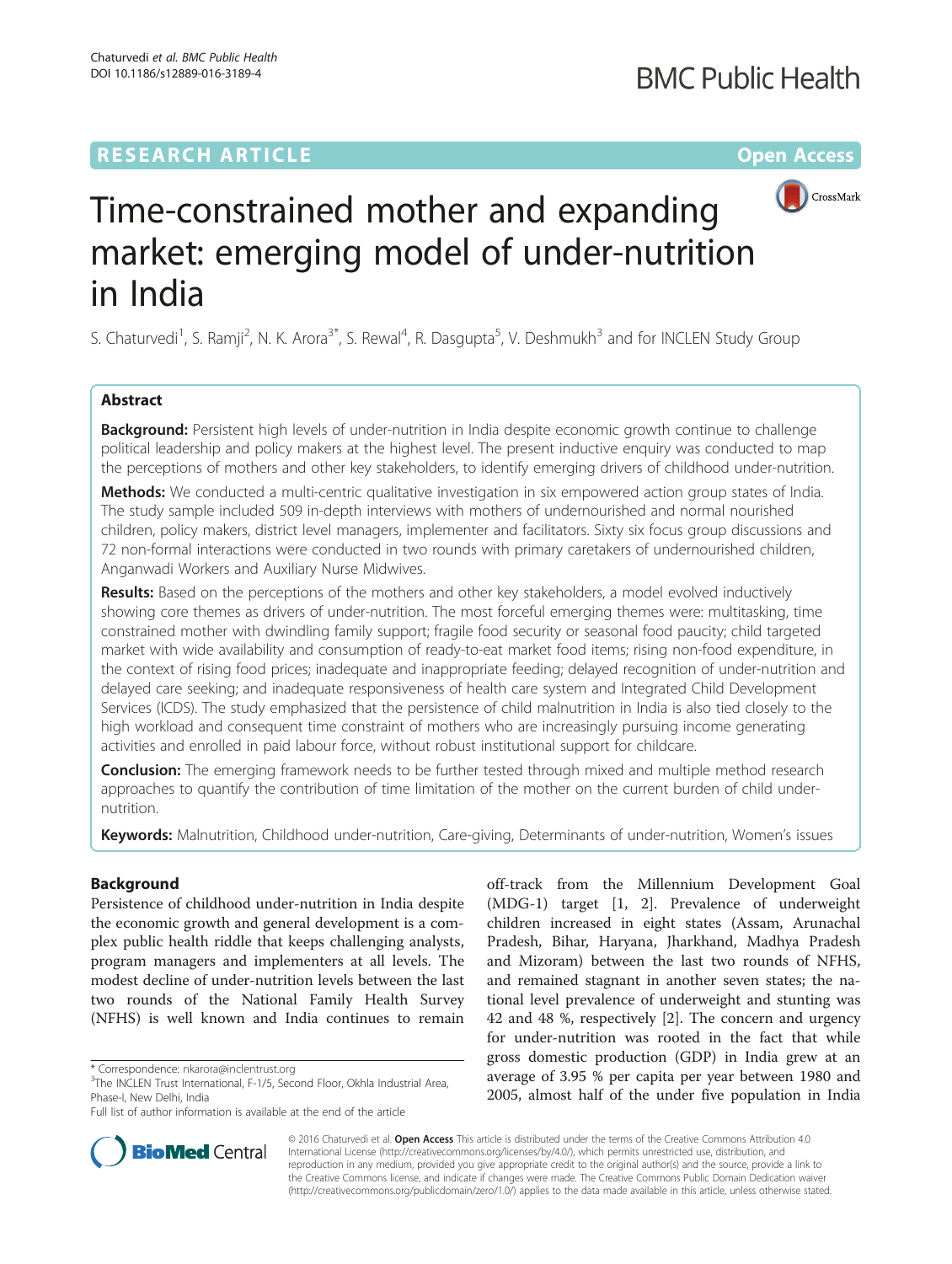continued to be undernourished [[3\]](#page-11-0). The proportionate share of consumer expenditure on non-food items increased during last decade while the share of expenditure on food items especially cereals, pulses and oils decreased both in urban and rural India (66th Round of National Sample Survey, 2009–2010) [\[4](#page-11-0)]. With increasing household income, children from better off families and with educated mothers had greater nutritional advantages compared to those from less privileged classes [\[5](#page-11-0)].

## Context

Black et al. have proposed a more inclusive framework than the earlier UNICEF model to understand child malnutrition by encompassing both under-nutrition and childhood overweight in low and middle income countries [[6, 7](#page-11-0)]. While the UNICEF framework outlined relationships between poverty, food insecurity and other underlying and immediate causes to under-nutrition, the new framework goes beyond determinants and focuses on actions to achieve optimal child nutrition. These frameworks are based on statistical analyses of largescale anthropometric surveys and are essentially positivist and deductive. They would naturally be nomothetic in approach and seek to find near-universal solutions for what the Lancet Series calls 'global nutrition system'. Narrow pragmatic explanatory models may overlook the context and the associated politics as well as miss the nuances of human suffering and adaptation [\[8](#page-11-0)].

Women in developing countries are rapidly entering the formal and informal job markets in addition to accomplishing their domestic responsibilities [[9\]](#page-11-0). A significant proportion of Indian women in both rural and urban areas are engaged in income generating activities and employment, marked by rapid feminization of farming and labour [\[2](#page-11-0), [10](#page-11-0)]. Women from households in the bottom quintiles in least developed villages are more likely to work outside their homes for extended periods of time than those in higher income scale [[10\]](#page-11-0). Poverty and resource availability at household level, and mothers' preoccupation with household and out of home activities influence the timing, quality and quantity of child's food and childcare in general [\[11, 12\]](#page-11-0).

Our study adopts an inductive approach using multicentre qualitative research methods to derive contextual understanding of pathways and processes associated with under-nutrition in the context of chronic poverty settings of India. The specific objective of the study was to: (i) map maternal perceptions of processes of childhood under-nutrition, and under that broad rubric explore intersections of chronic poverty, food availability, childcare, markets and public services; and, (ii) their influence on nutritional status of under five children (two age strata: 6–24 months & 25–60 months). We recognized that decisions affecting intakes (and thereby nutritional status) are mostly made and practised at the household level – the mother being the central protagonist.

## Methods

## Study setting

We conducted this study in six districts spread across equal number of Indian states namely: Samastipur (Bihar); Gumla (Jharkhand); Sonepur (Odisha); Tikamgarh (Madhya Pradesh); Chittorgarh (Rajasthan) and Mathura (Uttar Pradesh). These states are termed as the Empowered Action Group (EAG) states due to their poor human development indicators [[13\]](#page-11-0). Districts with median prevalence of under-nutrition (using weight-for-age) in the respective states using District Level Health Survey- 2 [DLHS-2], (2002–2004) data [[14\]](#page-11-0) were selected for the study. In every district, five villages were purposively selected for in-depth interviews (IDIs) with mothers in a manner that these villages fell under the jurisdiction of separate primary health centres and dispersed across the rural part of the district. Three urban slums were also identified in the district - one located near the centre and two at the periphery of the district headquarter. The villages and urban slums selected for focus group discussion (FGDs) with mothers and other family members were different from those identified for in-depth interviews (IDIs) of mothers. All the interviews took place at respondents' residence, with prior consent. In addition, non-formal interactions (NFIs) were also conducted with a range of stakeholders to explore some sensitive domains of enquiry.

## Recruitment and sample selection

The profile and number of stakeholders interviewed and FGDs/NFIs conducted in each of the states/districts are illustrated in Table [1](#page-2-0).

We identified mothers of under-five children with the help of the local frontline workers (Anganwadi Workers from Integrated Child Development Services (ICDS) program). Purposive sampling was done to obtain representation from both backward (scheduled castes, scheduled tribes and other backward communities) and forward communities. FGDs and NFIs were conducted with a range of stakeholders (Table [1\)](#page-2-0) but none of these had participated in the IDIs and were not directly related to the mothers who participated in the IDIs. The selection of respondents for NFIs was purposive and based on the perception of senior investigators about the individuals who would be able to provide additional and supplementary information on the emerging themes incompletely explored during the first round of data collection. During the interaction, the interviewer had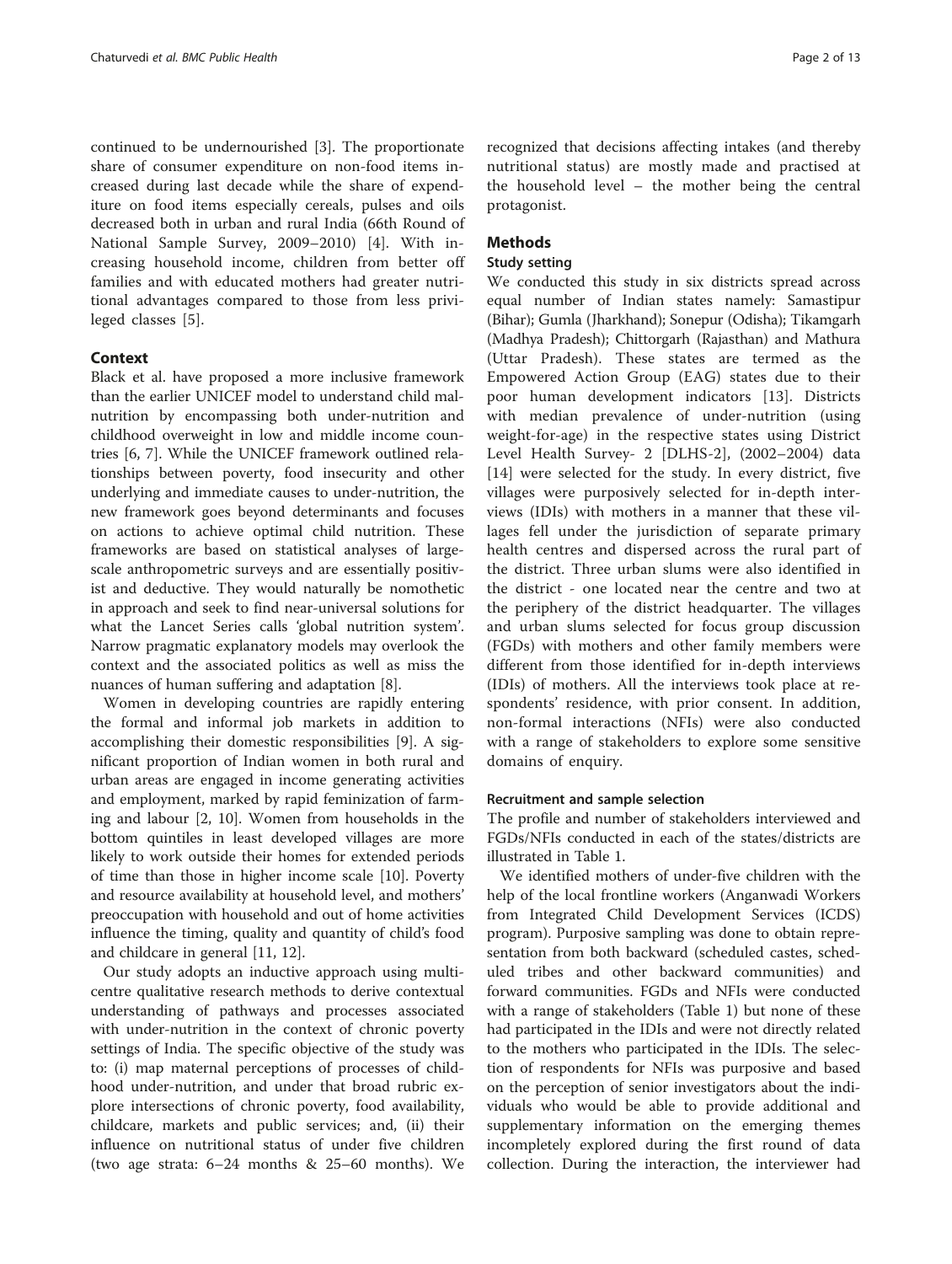| and non-formal interactions                                             |                          |
|-------------------------------------------------------------------------|--------------------------|
| A: Stakeholders at state, district, and block levels                    | Total done in six states |
| State Level <sup>a</sup>                                                | 17                       |
| District Level/Block Level <sup>b</sup>                                 | 34                       |
| Total state, district and block levels                                  | 51                       |
| B: Stakeholders at community level                                      |                          |
| Anganwadi Worker (AWW)                                                  | 12                       |
| Auxiliary Nurse Midwife (ANM 'S)                                        | 12                       |
| ASHA/USHA/Link worker                                                   | 8                        |
| Non Government Organization (NGO)/Community<br>Based Organization (CBO) | 10                       |
| Community Leader                                                        | 10                       |
| Gram Sabha/Zila Parishad                                                | 12                       |
| Self Help Group                                                         | 10                       |
| Total community level                                                   | 74                       |
| C: Mothers of Index Children                                            |                          |
| Mothers of moderately undernourished children <sup>c</sup>              | 192                      |
| Mothers of mildly undernourished children <sup>c</sup>                  | 96                       |
| Mothers of normally nourished children <sup>c</sup>                     | 96                       |
| Total mothers                                                           | 384                      |
| D: First Round Focus Ggroup Discussion (FGD)                            |                          |
| Mothers of $<$ 2 years                                                  | 6                        |
| Mothers of 2-5 years                                                    | 6                        |
| Grandmothers of $<$ 2 years                                             | 6                        |
| Grandmothers of 2-5 years                                               | 6                        |
| Father                                                                  | 12                       |
| Anganwadi Workers (AWW)                                                 | 12                       |
| Auxiliary Nurse Midwife (ANM)                                           | 6                        |
| Total First Round of FGD                                                | 54                       |
| E: Second Round FGDs                                                    |                          |
| Mother (Rural) of <2 years                                              | 6                        |
| Mother-in-law (Urban)                                                   | 6                        |
| Total Second Round of FGD                                               | 12                       |
| F: Non-Formal Interactions (NFI)                                        |                          |
| Mothers of $<$ 2 and 2-5 years                                          | 20                       |
| Grandmothers                                                            | 8                        |
| Fathers                                                                 | 14                       |
| Grandfathers                                                            | 8                        |
| ANM/AWW/Accredited Social Health Activist (ASHA)                        | 18                       |
| Doctors (Public Health Center/Non formal)                               | 4                        |
| Total Non-formal Interaction                                            | 72                       |

<span id="page-2-0"></span>Table 1 Profile of in-depth interviews, focus group discussions and non-formal interactions

<sup>a</sup>Director of health services(DHS), Director reproductive child health (RCH), Mission director National health mission (NHM), Director women and child development **bDistrict Magistrate, Chief medical officer, Medical superintendent, District** program officer, child development program officer, Integrated Child Development Services (ICDS) supervisors <sup>c</sup>The weight for age reference of World Health Organization was utilized to define

nutrition and its severity: Normal – SD score > −1; Mild Under-nutrition – SD score < − 1 to > − 2; Moderate Under-nutrition – SD score < −2 to > −3; Severe Under-nutrition – SD score < −3

conversation with the respondent without using structured interview guide although the broad framework of NFIs and the guide of the second round of FGDs were similar. Brief notes of the conversation were made either during the interaction or later (no audio or video recording). The information gathered was then added and triangulated while writing the results.

## Interview guides

IDI guides were structured and open ended. A mulitdisciplinary team developed the IDI and FGD guides covering the broad domains of: perceptions about nutritional status of children; current feeding and child care practices; availability of mother and other family members for the care of the child; socio-cultural beliefs and practices of pregnant women, lactating mothers and children; market and food for children; identification and management of under-nutrition; biological factors; growth monitoring; and policy & program environment. The guides were translated in local languages, pilot tested in all the states and the problems resolved during the national orientation workshop. We carried out FGDs in two rounds; the first round was completed along with the IDIs (Table 1). The interim analysis and interpretation indicated emergence of themes and domains that were inadequately covered in the IDIs and first set of FGDs. Hence the second round of FGDs, along with NFIs with a range of stakeholders, were conducted (Table 1) with revised guides and checklists. These were informed by emerging emphasis on issues of busy mothers, child care, coping strategies adopted by time constrained mothers, intra familial dynamics of child rearing, influence and use of "ready - to - eat" market foods, and other issues like household expenditure on non-food items, and men's alcoholism.

We audio recorded IDIs and FGDs and written verbatim notes were later supplemented by transcripts of audio tapes, before final translation into English. Besides this, field notes were also prepared for the same.

## Data processing and analysis

The data was coded and analysed jointly by the authors (core investigators) of the manuscripts to ensure consistency in interpretation and reliability. To keep an overview of the entire data, cross-tabulation of axial and selective codes across the respondent categories and study sites was prepared. This also helped us to separately analyze data from each state by stakeholder category. Triangulation was done at two levels – across methods and across respondents. Findings from IDIs, two sets of FGDs and NFIs were compared. The findings were assessed for similarities and differences in perceptions across stakeholders. Findings from six states were conveying similar interpretation and hence further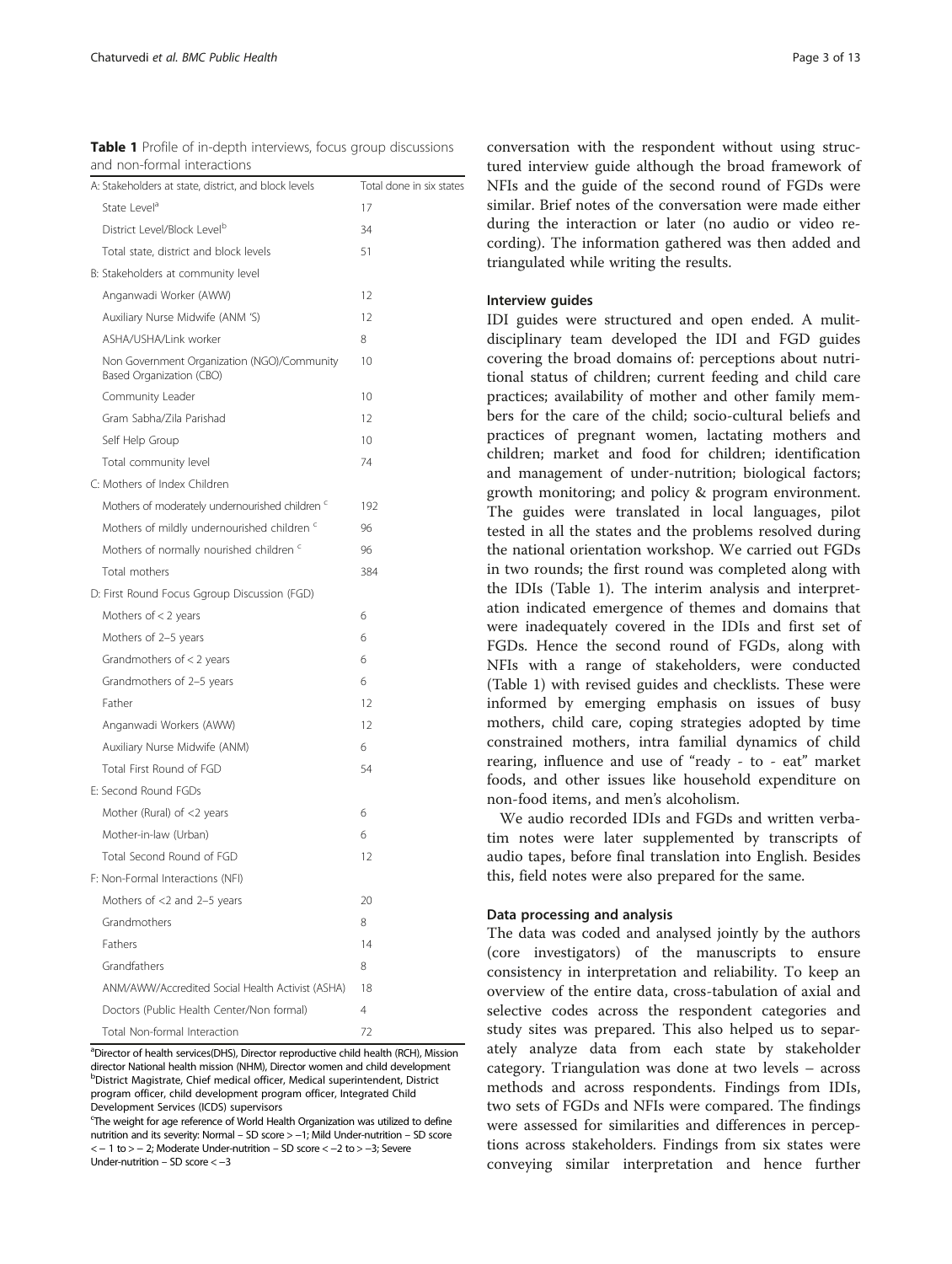reinforced the validity of findings. In view of these observations and since all sites represented similar economic and social development status, the investigator group decided to merge the findings from all sites [\[15](#page-11-0)]. We adopted the grounded theory approach to develop an inductively derived explanation about the phenomena emerging from the data [\[16](#page-11-0)] instead of forcing or testing a priori hypothesis [\[17](#page-11-0)]. The evidence and theories were allowed to emerge through stepwise process of analysis [[18, 19\]](#page-11-0). All the steps of analysis (open, axial and selective coding) were followed consistently to have intercoder reliability and have stability and reproducibility for the whole data analysis. The data analysis was first done independently by the researchers followed by series of joint work sessions between the investigators and research team to arrive at a consensus list of axial and selective codes. However, the assigning of all axial codes and selective codes to every open coding response was done by three investigators (NKA, SR & VD) together thereafter approximately 10 % was re-assessed for appropriateness and consistency by the remaining members of the investigator team. In open coding, the data was fractured into small fragments [[20\]](#page-11-0) (free listing). During open coding, relevant/important statements or quotes were marked for use in the report as reference material. Axial codes emerged keeping in mind the connection/ relationship between free listed responses/small units [[21\]](#page-11-0). Still broader domains were identified by grouping the axial codes which were connected/related to each other (selective codes) [[21\]](#page-11-0). The researcher team thereafter assigned axial codes to every fractured small units in the first round and selective code (wherever applicable) in the second round. The senior team members divided the FGDs and NFIs among themselves and summarized their inferences individually. Thereafter, through three day-long sessions, they arrived at consensus on the emerging themes.

### Conceptual framework and emergence of proposed model

We outlined a preliminary conceptual framework of causation of under-nutrition which was an adaptation of the widely accepted explanations and model proposed by UNICEF [\[22, 23](#page-11-0)]. However, as data analysis started, the emergence of newer explanation(s) was allowed to shape and redefine the framework. This was done while accommodating the "emic" perspective on various domains of enquiry, along with the "*etic*" perspective [\[24](#page-11-0)]. Concept identification began with the first set of interviews with mothers and providers and FGDs, where data collection was alternated with analysis. Initial opencoding helped in revealing the text of the interactions which was subjected to intensive scrutiny. We also identified properties and dimensions of the phenomena, giving it specificity [\[18](#page-11-0)]. Data were then woven around the

phenomena by axial coding. Thus, the major themes began to emerge from the data. Finally in selective coding, construct of core themes emerged. We reached a point when data seemed repetitive, thus, data saturation was achieved. The model finally arrived at went beyond mere reconstruction of events, it was a co-construction between researchers and participants [[25](#page-11-0)]. It was also reflective of changing ground reality and the conditions that led to these problems [\[20](#page-11-0)].

## Respondent validation

After the analysis of data, we went back to the same population for respondent validation of the results with another set of mothers (15–18 mothers in each group drawn from all social and economic classes). The emerging model of under-nutrition and the fittest narrative in the most likely scenario were discussed for their feedback, criticism and concurrence.

## Quality assurance measures

A multi-disciplinary team comprising of program evaluation experts, health social scientists, anthropologists, public health specialists and epidemiologists supervised and assured the quality of protocol and guides' development; data collection; analysis and interpretation. A dedicated central coordinating team (CCT), lead by authors, supervised the data collection, data transmission, data management and analysis. Site investigators and field teams were oriented to study protocol and provided hands-on practice for doing IDIs before the launch of the study. Oversight of the field data collection was provided by the site investigators and CCT members made site visits in the initial phase of the study to get first hand understanding of the quality of data collection and took steps to improve the performance of field teams if required. CCT members conducted all the FGDs (both first and second round) and NFIs. In the present study, 100 % data were re-checked at the Central coordinating office (CCO) for quality of translation, transcription and thereafter closely explored for issues and themes which were critical for developing a new conceptual framework of under-nutrition in children. Steps were taken to assure consistency in coding during entire process of data analysis [\[26\]](#page-11-0). Due to inherent limitations of interpretation of the qualitative data from different parts of the country, CCT had a series of meetings to discuss the data and its contextual interpretation. Respondent validation was also a measure of quality assurance for the inferences drawn from the emerging evidence.

## Results

A total of 509 IDIs, 66 FGDs and 72 NFIs were held in six districts across same number of Indian states (Table [1](#page-2-0)). Furthermore, seven respondent validation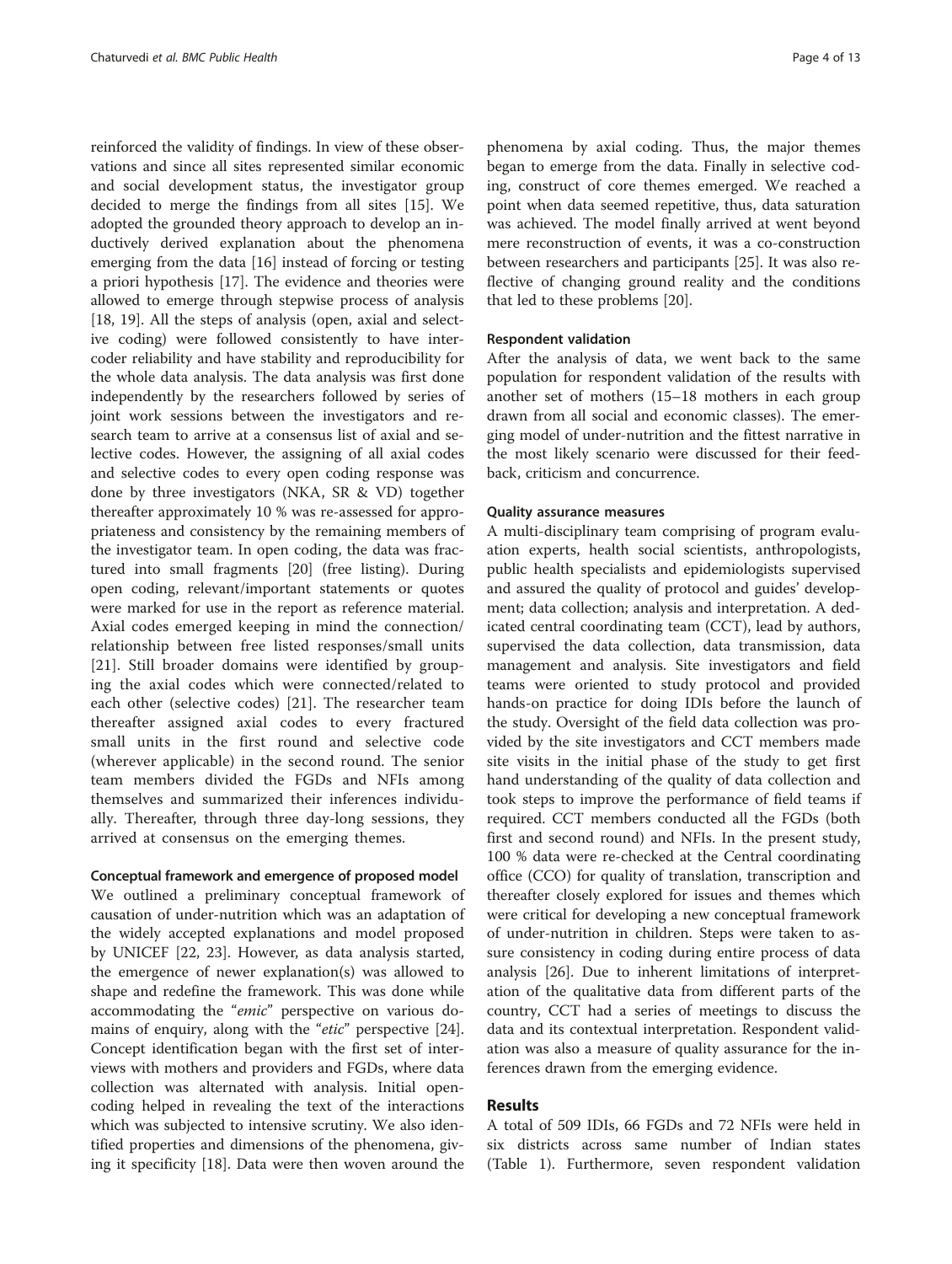<span id="page-4-0"></span>exercises were conducted with mothers (at study sites and an additional site in Palwal, Haryana).

## Emerging model of child under-nutrition based on the perceptions of the mothers and the key stakeholders

A construct evolved showing core themes and associated sub themes as components of the model with the dynamic relationship among the components as the process. The respondent validation refined and finalised the model and helped in reaching the fittest narrative (Fig. 1). The most forceful and substantive core themes emerging as the drivers of under-nutrition were: multitasking, time constrained mothers with dwindling family support (core theme 1), and child targeted market for 'ready-to-eat' food items (core theme 3) in the background of widespread poverty and fragile food security (core theme 2). Modifications made during the process of respondent validation were: incorporation of "lack of storage/saving for lean months" and "lack of capacity for bulk purchase" in the core theme of "fragile food security and seasonal food paucity" (core theme 2); highlighting the share of "alcohol" within the core theme of "rising non-food expenditure" (core theme 4) and adding a backdrop of "culture-bound/

chronic deprivation" to the core theme of "Inadequate and inappropriate home feeding" (core theme 5). Participants of respondent validation exercise also came up with the possible circumstances when issues related to poverty and fragile food security may not be present any more at household level but mothers shall continue to remain time constrained (core theme 1) because of their pre occupation with professional and service responsibilities outside homes. In such scenario mothers shall continue to explore options that are time sparing, child targeted marketing of "ready-to-eat" snacks and foods (core theme 3) might become even more aggressive, be able to penetrate to the geographical and social peripheries and, childhood obesity may also emerge as part of the nutrition transition in our society leading to double burden (Fig. [2\)](#page-5-0).

## Description of core themes

The core themes that emerged through the data are outlined in following paragraphs. (Detailed list of themes and perceptions observed during analysis are provided in the Additional file [1:](#page-10-0) Table S1).

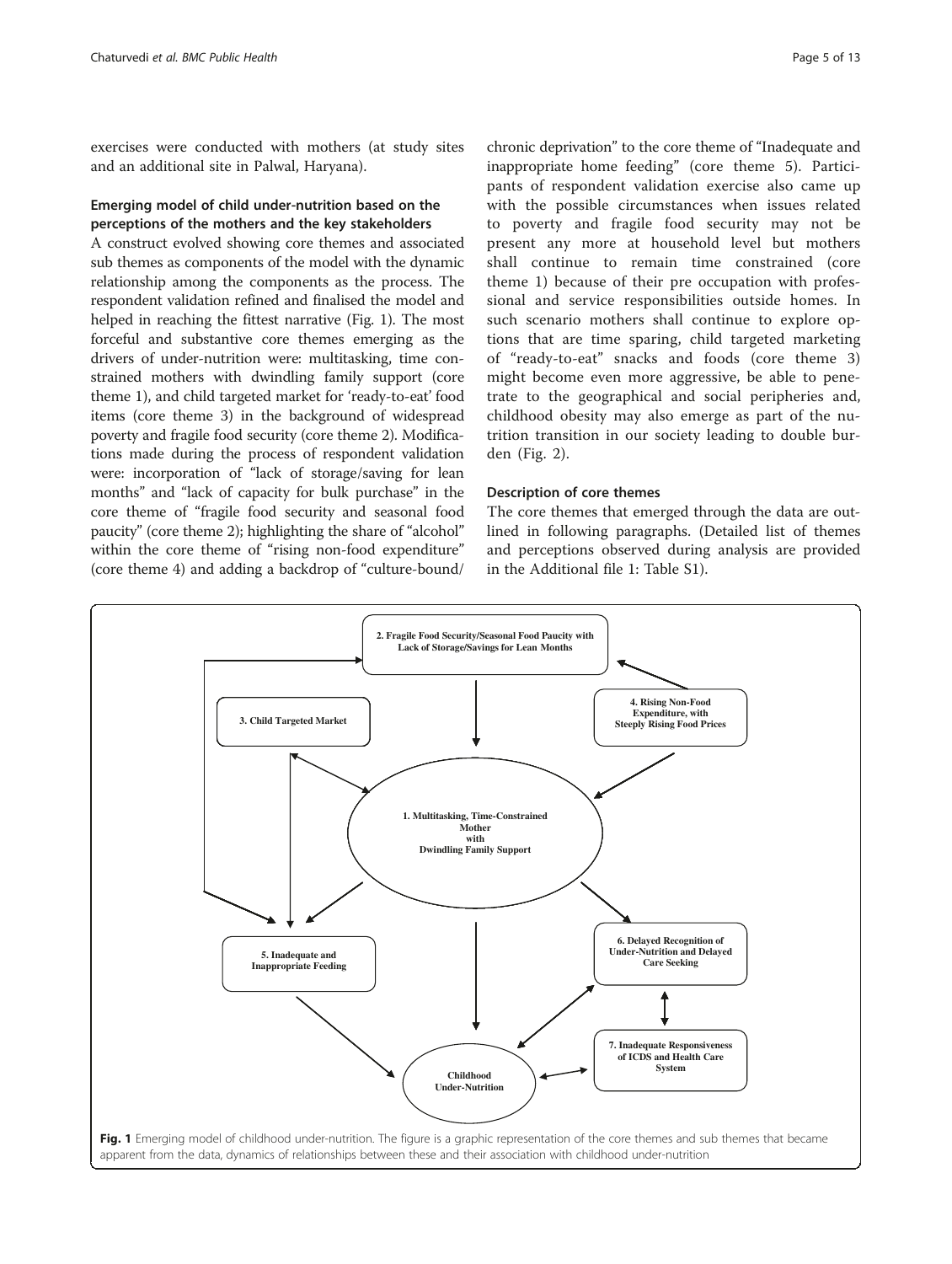<span id="page-5-0"></span>

## Core theme 1: Multitasking, time constrained mother with dwindling family support

The participating mothers perceived that they were busy with several daily tasks and activities that went beyond routine household work. They were involved in, one or more of the tasks outside home related to: farming, farm labour, cattle rearing, and poultry related work in addition to household work. A large number of women were working in the Mahatma Gandhi National Rural Employment Guarantee Act (MNREGA) [\[27](#page-11-0)]. To supplement family income, mothers perceived that they remained outside their homes for eight hours or more and were able to spend only one to three hours with their under-five children.

There were also several mothers who spent less than an hour daily for child caring. Mothers of undernourished children were able to spend lesser time for child caring as compared to their counterparts who had better nourished children. The issues surrounding time constraint for mothers appeared to amplify further in the context of nuclear families, declining support from elders and other family members and minimal participation of father in child's food preparation, offering and feeding. Mothers felt that these circumstances left little time with them for their own care too.

Mothers frequently entrusted the care of their younger child to an elder sibling, especially a girl. Elder siblings were not preferred to look after children <24 months, if there were elder family members or neighbours available, or if the elder sibling was attending a school. The data suggested that mothers had reasonably good knowledge about how to keep a child healthy through "good food" and "good care", in their local context. Homemade food was perceived as 'good' by the mothers and perceived that energy dense and high protein containing food items as desirable and healthy for their young children. These included examples like putting ghee (clarified animal fat) in all weaning foods, halwa (sweet semolina with sugar and oil), kheer (rice-milk pudding), dry fruits, eggs, chicken and fish. It was interesting to note that many of them also perceived store purchased fast food items and food supplements like Horlicks acceptable and 'good' food that can be given to children. The mothers viewed taking care of personal hygiene, sanitation, offering good foods in a timely and correct fashion as indicators of 'good quality' of the care for a child. Other components of good care of a child were physical expression of love and affection, timely care seeking for illness and education. Mothers from urban slums appeared to perceive greater role of good food given in a timely manner for a healthy child as compared to their rural counterparts. However, these mothers cited their preoccupation with various activities inside and outside the house besides poverty and resource constraint within their households, as a vital factor for failing to put their knowledge into practice in a routine manner. The study was not designed to address differences of perceptions between social strata.

…I get busy with other household work. So, I do not have time for my child because of overload of work. [IDI, Mother, Madhya Pradesh].

I cook food when I come back from work, do other household work - so the day is over and I am unable to spend any time with her [the child]. [IDI, Mother, Bihar]

We go to work outside home so unable to give proper care to children. Income is more important for us. [IDI, Mother, Rajasthan]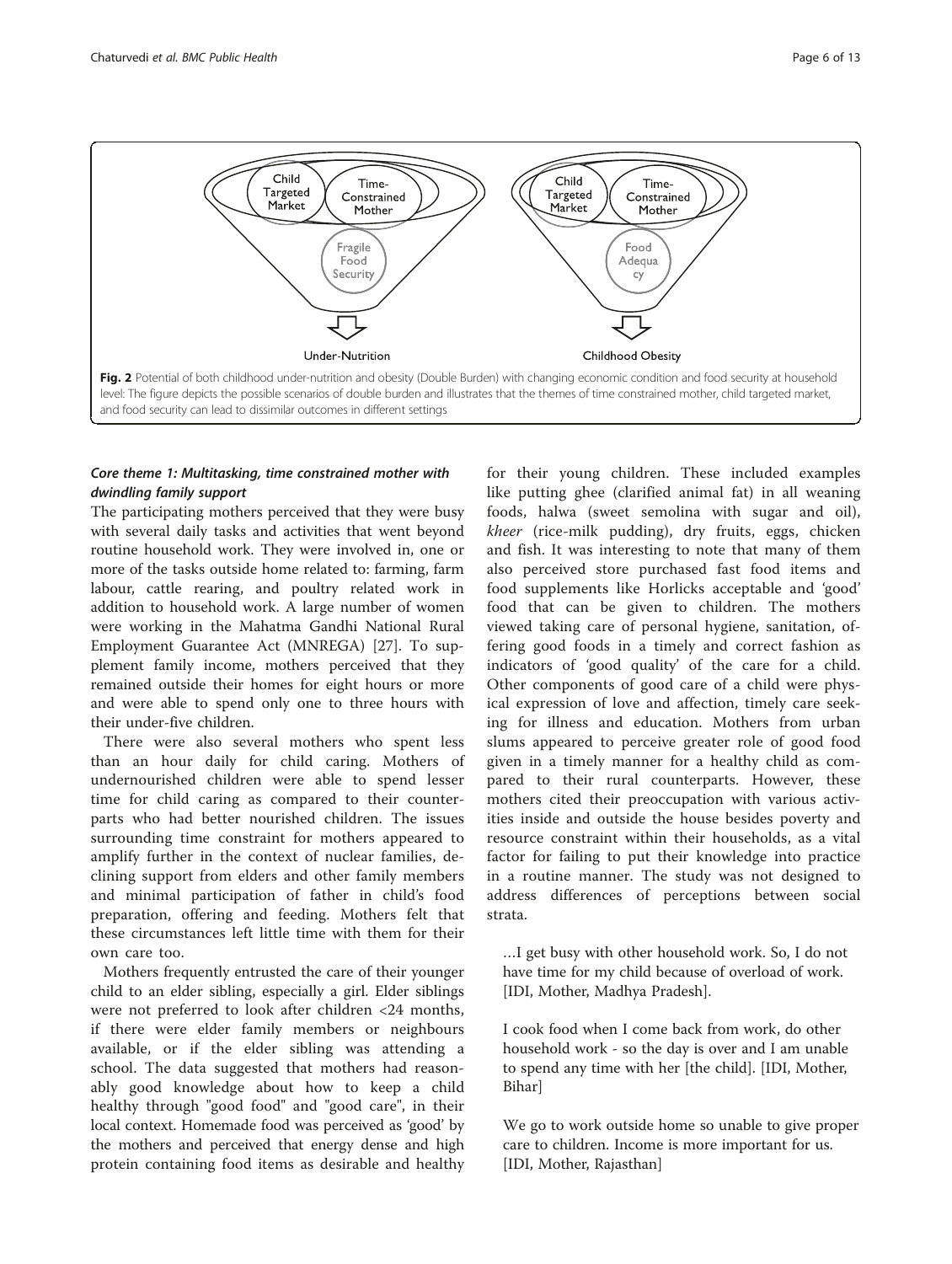They (the mothers) go out to work, leaving all the responsibility on the siblings for feeding the children. [FGD, ASHAs, Rajasthan]

## Core theme 2: Fragile food security/seasonal food paucity

This was an overwhelmingly compelling theme. The evidence from the six states indicated that almost all study households experienced some type of food shortage, including seasonal shortages. Even the "not so poor" households faced seasonal paucity of foods. The principal factors were: chronic poverty; lack of storage facility at household; lack of enough savings for lean months; and lack of capacity for bulk purchases, in the wake of steeply rising food prices. Although, the households experiencing fragile food security gave preference to younger children during the intra-familial distribution of food and milk, their food intake remained inadequate in both, quantity and quality through most periods of the year due to underlying poverty.

Being a daily wage earner I only earn rupees 50 only. Most of it is spent on medicines. I am without work for five days. How can I give her pulse and ghee. [IDI, Mother, Bihar]

The child remains well till s/he takes mother's milk. But, after 6 months when the amount of mother's milk is reduced and child needs semi-solid food, it is not available in home. Only rice is available. Even so, mothers have no time to feed that rice to children. Fathers are drunk most of the time, so they are unable to take care of children; then the child slides into under-nutrition. [IDI, Medical Officer, Jharkhand]

When the food is less in the household, children get affected the most. When we have less rice, we eat small amounts. In such situations, we feed our children first; then we take rice with salt. It gets worse many a times. [FGD, Fathers, Jharkhand]

## Core theme 3: Child targeted market with wide availability and consumption of ready-to-eat market food items

The mothers of both age groups, namely 6–24 months and 25–60 months old, regularly spent money to purchase "ready - to - eat" snacks/fast foods and drinks. These included traditional Indian snacks prepared by local vendors and sweetmeat shops. It was interesting to note that commercially packaged snacks were available in small affordable packs and portions across the study sites; some villages were remote and had no motor-able roads. Most of the stakeholders from all the categories including mothers felt that children readily accepted these because of colour, flavour, taste and variety, were often part of daily menu for several young children and

frequently replaced regular home meals. Mothers perceived these items as a solution to their own time constraints although homemade food was preferred and considered "good food".

Several doctors and frontline health workers perceived as the immediate role models for the rural and slum dwelling mothers, were noticed by the mothers giving commercially available food supplements/weaning substitutes and 'health drinks' to their children and occasionally also prescribed for their patients.

Biscuits, ice-cream, Kurkure, Maggi (instant noodles), she [the child] eats [these snacks] 4–5 times a week. When she takes these snacks, she is unable to eat homemade foods and skip lunch. [FGD, Mother, Rajasthan]

If the family is economically not well off, even then the child gets Rupee 1 daily. At home, snacks like mathari (made of flour and oil) are to be prepared and kept for the child to munch. The child still throws tantrums, is hell bent on going and getting snacks from the shop. [NFI, Mother in Law, Madhya Pradesh]

Parents don't have time in the morning to prepare school tiffin box. They find it easier to put a pack of crisps or some other snacks from the market in the school bag. [NFI, ANM, Jharkhand]

Young mothers are not like us. They are lazy. They will prefer giving two rupees to child instead of packing rice for school. [FGD, Mothers-in-law, Jharkhand]

I am giving Horlicks [health drink] to my son since he was very young because Horlicks provides strength. Mothers prefer to give Horlicks to their children after watching TV advertisements. [Doctor, echoed by several ANMs and AWWs, Jharkhand]

We go for work leaving them in the house. If on our return we find that they have not eaten we get some eatables from nearby shops for the children as it is already late. [FGD, Father, Jharkhand]

## Core theme 4: Rising non-food expenditure along with rising food prices

There was widespread impression among mothers and other community stakeholders that household incomes had increased during last few years. Medical costs, household goods like furniture, cycle, alcohol, education, travel, communication (mobile phone), clothing, and some savings, if possible, were the major heads for rising 'non-food' expenditure. Alcohol emerged as an important expenditure with rising household incomes in many communities, especially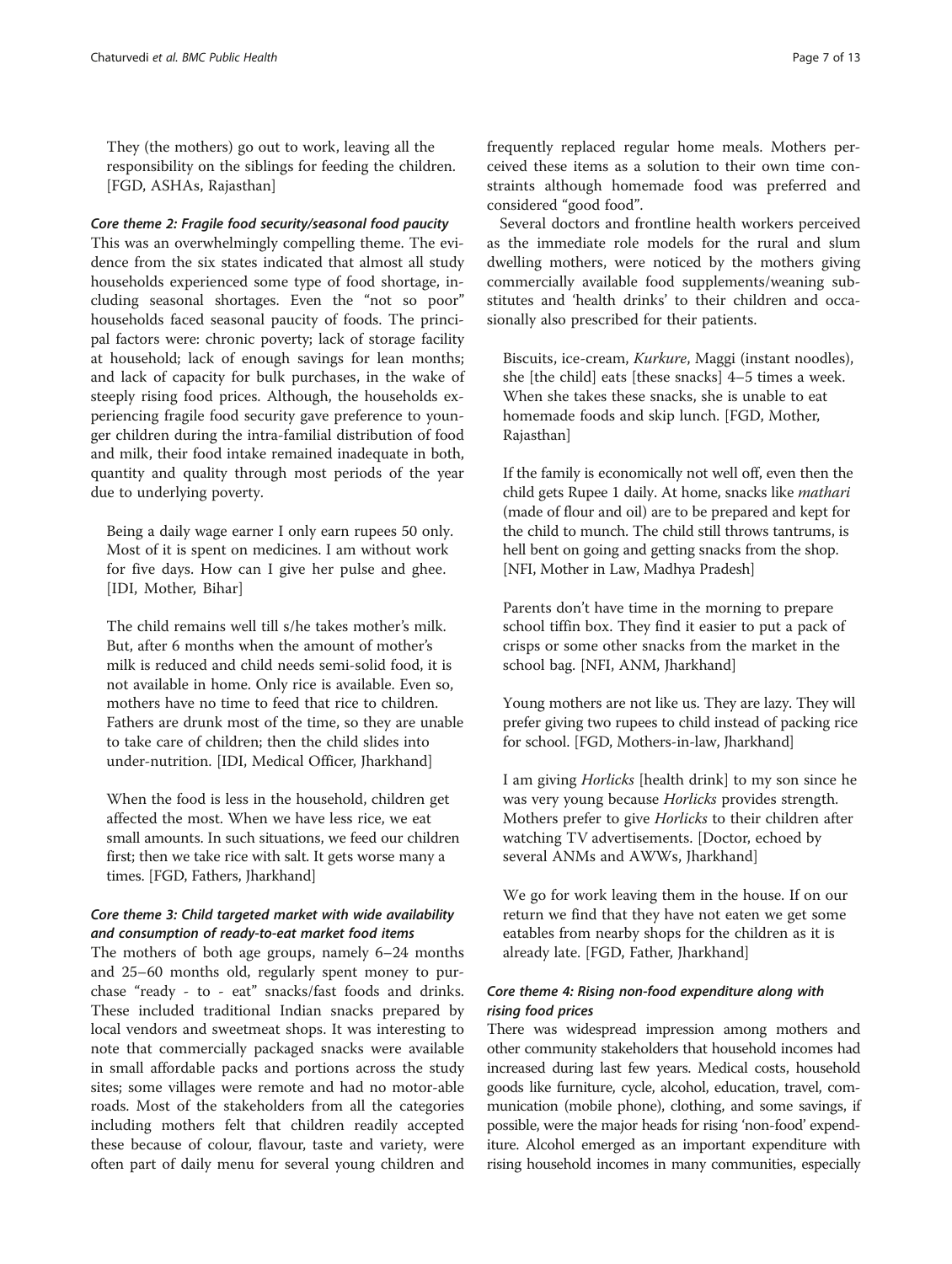the tribal areas; this restricted the availability of money for other expenditures. Recent rise in food prices and overall high inflation rates were felt as additional factors that adversely influenced household food availability and consumption despite increase in the absolute incomes.

When I have money available at home, I usually spent on household items like cloths, cycle, TV, mobile and sometimes it is spent on medical care, market foods for children. [NFI, Mother, Uttar Pradesh]

If the husband is a drunkard, then mother is not able to give attention to the child. Sometimes the child is sick and does not get proper attention. [IDI, Mother, Bihar]

#### Core theme 5: Inadequate and inappropriate feeding

Non-exclusive breast feeding in first six months; delayed complementary feeding; gender preference (preferring the boy child); reduced food during sickness; low energy and nutrient density of weaning foods; lack of special efforts to modify and or customise food for the child; and dilution of milk were main fault lines in the feeding practices that kept emerging through the data. Many of the children in the age group of 6–24 months were being breast fed, but very few had been exclusively breast fed till 6 months of age. Data suggested that complimentary feeding was started either too early (within first three months of life) or too late (after one year) and the foods lacked both in quantity and quality (i.e. nutrient and energy density). Mothers felt that they knew what is good for the child but did not have many options, time and resources. The narrative that emerged through the data was indicative that at least some of the inadequate and inappropriate feeding practices could have also resulted from the lack of awareness; long standing habits and culture bound traditions could also not be ruled out for several of the prevalent infant feeding practices.

We are poor people, from where will I get milk. If we add water, then the child won't suffer from loose motion. Milk leads to constipation we also remove cream from milk because it will stick in the child mouth. [F G D, Mother, Bihar]

Semi-solid food is not given to the child at six months as it may cause weakening of the limbs. Older persons of family say that there might be pooling of cereals in the child's stomach. [IDI, Mother, Madhya Pradesh]

I stop feeding roti (indigenous bread) during diarrhoea and give tea or lassi (curd drink with sugar). [IDI, Mother, Rajasthan]

(During illness) I stopped giving solid food and cow's milk may be difficult to digest, so I stopped giving other foods. I only gave *dal* [lentil] water. [IDI, Mother, Jharkhand]

Mothers do not want to breastfeed their children and they (children) remain hungry. If mother's milk is given, mother becomes weak and her shape is distorted. [F G D, Mother in Law, Rajasthan]

## Core theme 6: Delayed recognition of under-nutrition and delayed care seeking

Several mothers had wrong perception about the nutritional status of their children and misclassified them. They believed that that the physical appearance, irritability and repeated illness of the children were good guides about their nutritional status but only a few mentioned anthropometries to recognize under-nutrition. Providers at the grass root level viz. ANM, AWW and ASHA perceived callous attitude and busy family members including mothers as the key reasons for frequent delay at household level in seeking professional help for their sick and undernourished children. On the contrary, mothers said that they seek care as soon as they feel the child required a provider's opinion and only a few attributed the delay occurring if any to their pre occupation with other activities.

I can identify undernourished child by looking at its face. [IDI, Mother, Rajasthan]

He [the child] doesn't play, he never goes away from the mother, looks weak, not looking good to the eyes, they became lean, their face,ears, legs, hand became dry." [IDI, Mother, Orissa]

If we became careless, then child suffers from cold. After that, most of the families give homemade medicines and other medicines available at home to child before taking him/her [the child] to hospital. [F G D, Father, Madhya Pradesh]

In village, people go to field and do not have time for children. They think we will go to health facility next morning, and again in morning they do not have time next day either. [IDI, ANM, Rajasthan]

## Core theme 7: Inadequate responsiveness of ICDS (Integrated Child Development Scheme) and health care system

The mothers were aware of the ICDS, its activities in their area (Anganwadi Centres - AWCs), and regarded supplementary feeding as its main activity but were unsatisfied with their functioning.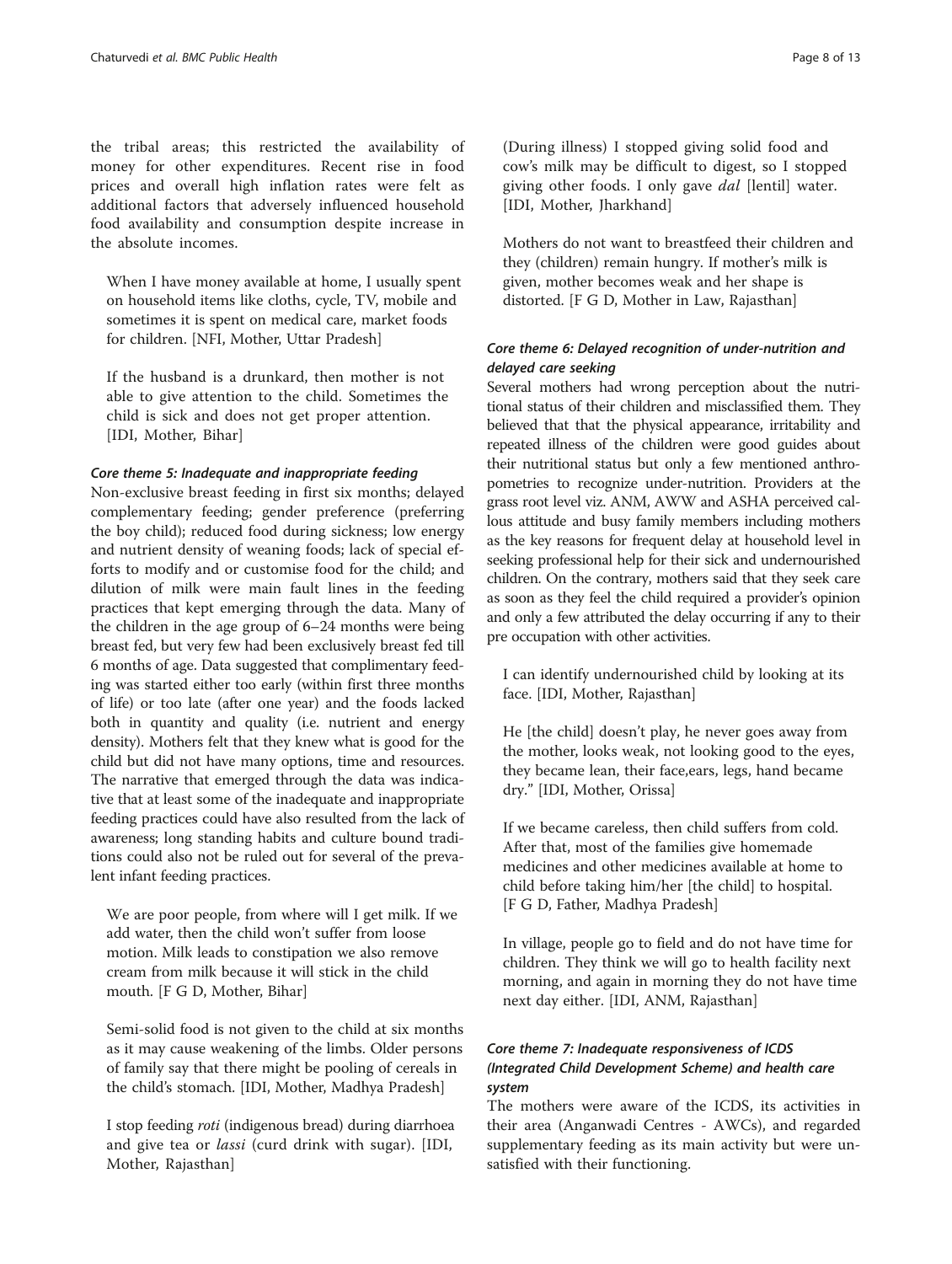The general perception among the community about the ICDS and health systems was: problems in the delivery of supplementary nutrition; poor quality of services and environment at AWCs; no sustained efforts for recognition of nutritional status of children and their subsequent management at either ICDS centres or health facilities; missed opportunities for nutritional assessment, education and rehabilitation while delivering curative services.

No separate management unit for under-nutrition is available at the community health center (Community Health Center). [IDI, District Level Officer, Rajasthan]

Those children who are undernourished will take 5 days in their recovery instead of 3 days but we cannot allow overstay to them on this ground; we send them by giving proper advice. [IDI, Medical Officer, Bihar]

We do not have faith in government health facilities. There is always shortage of medicine too. In private clinics, the rush is less and the doctor is able to pay adequate attention [IDI, Mother, UP]

She (Anganwadi Worker –AWW0 does not take weight of child. She cooks food in her house and keeps the children waiting outside. [F G D, Mother, Bihar]

AWW-Helper cooks rice for children (and makes them wait). During this period, children fight with each other and come back home crying. Once, he [the child] got his hand fractured. AWW often says that she is going for some meeting. [IDI, Mother, Jharkhand]

## **Discussion**

The inductively derived model (Fig. [1](#page-4-0)) from the data collected in the study is based on perceptions of the mothers and the other key stakeholders. The study states/districts were remarkable for some of the worst nutritional indicators including stunting, and hunger indices in the alarming category [[28\]](#page-11-0) and lowest ranks in the matter of Multi-dimensional Poverty Index (MPI) [[29\]](#page-11-0). The data did not detect any interstate differences and in fact reflected consistency of the findings based on both primary data and subsequently respondent validation. It was therefore decided to present the results in combined form from all the six study sites. The most forceful and substantive core themes emerging as the drivers of under-nutrition were: multitasking, time constrained mothers with dwindling family support (core theme 1), and child targeted market (core theme 3) which facilitated almost universal availability of "readyto-eat" market foods in the background of widespread poverty and fragile food security (core theme 2). The proposed framework alone cannot, and does not, attempt to comprehensively explain its components and pathways in the causation of under-nutrition.

The key finding across the study areas is one of overwhelming vulnerability; variously described in poverty literature as unpredictability and riskiness found in the lives of the poor [[30\]](#page-11-0) or, the threat of poverty [[31\]](#page-11-0). Behaviours like diluting milk, and weaning with household foods meant for adults (instead of specially prepared semi-solid foods) could all be traced to chronic poverty and long standing deprivations thus marking a transition from reasoned choice/compromise to the realm of cultural wisdom [[32\]](#page-11-0). Chronic poverty literature is increasingly taking up the challenge of understanding how much poverty is chronic that would be expected to persist into the future [[33\]](#page-11-0).

Work load and time constraint of the mothers emerged in the present study as the most forceful component contributing to child under-nutrition. Engle and Menon [\[34](#page-11-0)] report expanded on the UNICEF model of nutrition to include care and associated resources as important elements for creating an environment in which children remain adequately nourished and healthy. Mothers in the present study perceived that they spent eight or more hours working outside home, and spent less than three hours per day attending to the needs of their young children; mothers of malnourished children were spending even lesser time with their young ones. Mothers seemed helpless due to limited time availability to prepare, customise, and feed their children that is appropriate and adequate despite increase in family incomes and their perceived understanding of the 'good food' and 'good care' for the child. They were looking for solutions. According to literature, working mothers are able to spend much less time with their young children [[35\]](#page-11-0). In a study from South India, working mothers on an average spent less than two hours daily with their children whereas non working women spent three-four hours per day [\[36](#page-11-0)]. Iranian women from the lowest economic strata worked harder to make up for the family incomes but their young children (less than 2.5 years) continued to consume lower energy and were thinner than children of women from higher income group and doing light work [[35\]](#page-11-0). In another study from Portugal, factors like adverse familial structure, hospitalization, mother's mental health, family stress, factors including alcoholism and child's age when mother resumed her job influenced mother's ability to look after her children and their nutritional status [[37\]](#page-11-0). Researchers from Nepal reported that peer child care in households with non working mothers was not associated with malnutrition, but became a significant risk factor among children of working mothers [[38\]](#page-11-0). Data from Indonesia suggested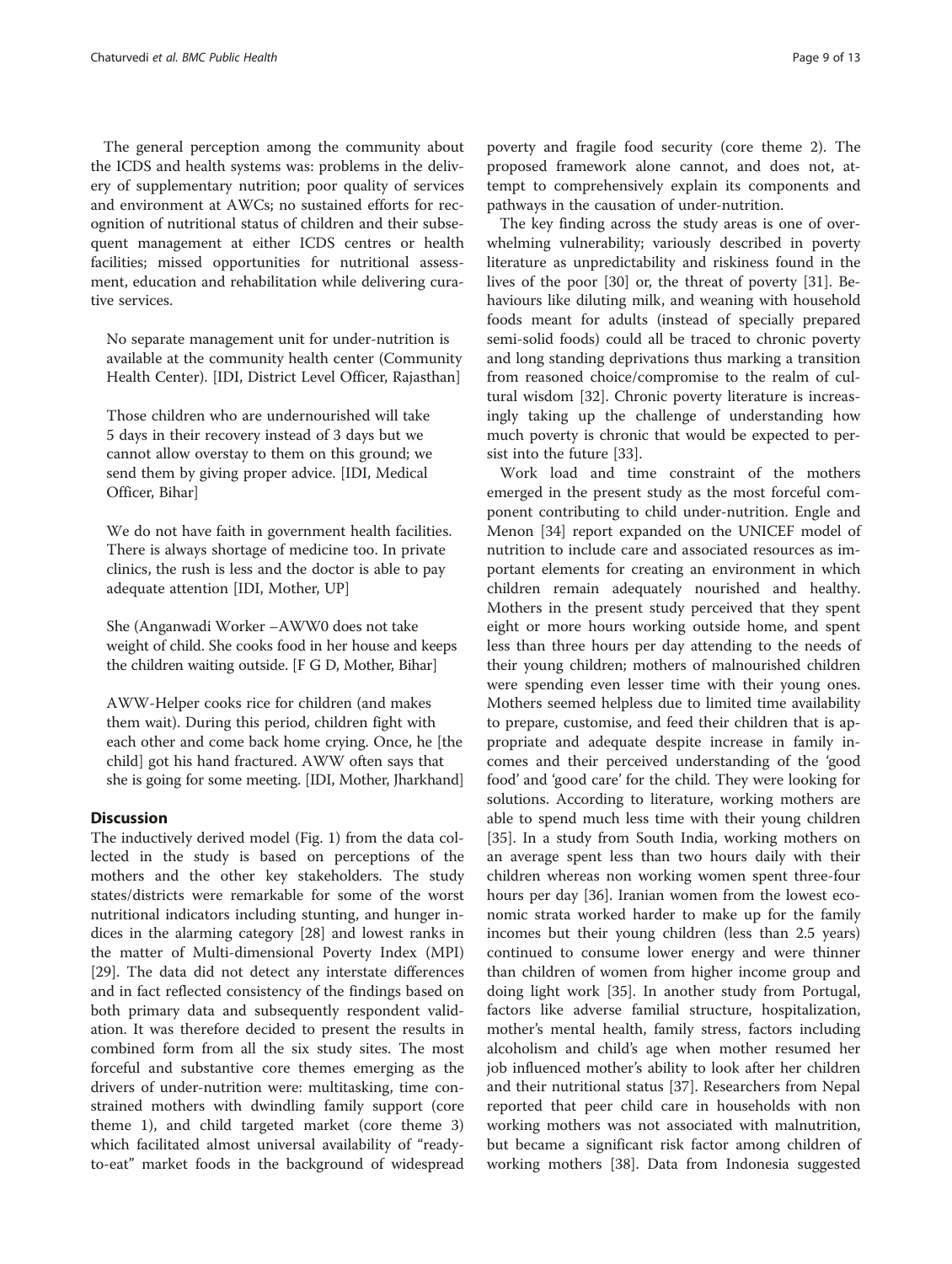that mothers and care givers need support and adequate resources to perform child care activities irrespective of child's nutritional status or mother's employment status [[39\]](#page-11-0). We found that most of the mothers across the six states had little or no help from their husbands and elders in the family and had to seek help from offspring for the care of their younger sibs. Issues of gender and patriarchy operate within this framework. Researchers from other parts of India have also reported that paternal involvement in care of preschool children is usually minimal and does not vary with maternal employment or family structure [[40\]](#page-11-0). The dilemma between earning and caring has implications for breast feeding too.

The breast feeding rates continue to remain at unacceptably low levels in India [\[2, 41\]](#page-11-0) and this is in consonance with analyses of large scale survey data from other developing countries as well [\[42](#page-12-0), [43](#page-12-0)]. The data from the current study suggested that weaning either occurred too early  $(≤3$  months) or very late (beyond the age of one year) and this may have resulted from several factors including early resumption of her outside home economic activities along with minimal support within the family environment.

Time constraint for the main care provider at home – the mother – has created an opportunity for "ready-toeat" snacks and market foods, to gain entry into marginalised households as well, often replacing freshly cooked home foods. The emerging popularity of such foods has been attributed to ready availability, taste, low cost, marketing strategies and peer pressure [\[44](#page-12-0)]. Research in recent years has shown that 'social norming' effects like aspirations and social mobility are particularly powerful and seem to legitimise the buying and consumption of store bought foods [[45](#page-12-0)]. Marketers recognize the particular vulnerability of children to marketing and advertising. Public health experts have expressed concern about irresistible attraction and wide availability of processed, "ready-to-eat" food items which have been incriminated as important drivers of the double burden of under and over-nutrition [[46, 47\]](#page-12-0). Changes in the children's food consumption behaviour in the context of busy mothers could also allow for the potential deficiency of nutrients caused by the increased intake of fast foods and snacks [[48](#page-12-0), [49\]](#page-12-0). Although our mothers perceived home cooked food 'good', but children wanted to have these "ready-to-eat" food items purchased from the stores and the mother perceived relief from severe time constraint for herself in the background of their wide availability. The overall nutritional impact of these "ready-to-eat" snacks and food items on the study population was not assessed by us but by and large store purchased food items are processed, high in salt, sugar and fat and in most instances have limited nutritional value [[45\]](#page-12-0). In a recent systematic review of literature from

Asia, the authors have explained the widespread existence of double burden during nutrition transition due to variable co-existence of situations of food security with plenty and poverty at household level [\[50](#page-12-0)]. An important perception and associated framework that emerged during 'client validation' exercise of the study was the possibility of childhood obesity occurring concurrently with under-nutrition (double burden) when concerns of fragile food security at household level reduced and mothers continue to remain time constrained (Fig. [2](#page-5-0)). Food and beverage industry is now targeting low and middle income countries and have been able to penetrate the local food systems extensively [[51\]](#page-12-0). Weak regulatory and implementation frameworks render communities particularly those with weaker purchasing powers and information networks vulnerable to additional nutritional risks [[52\]](#page-12-0). Men's alcoholism is an emerging yet under represented cause of chronic under -nutrition among women and children. To an extent, this is happening in developed parts of the world as well [\[53](#page-12-0)].

This study explores in depth the child feeding and nutrition issues from the perspectives of mothers supplemented with that from several key stakeholders in chronic poverty settings in India. The current child feeding behavior and nutritional status might be combined influence of several factors including poverty, time constraint of the mother, child targeted marketing and mothers' ignorance; some of this might be belief driven or culture bound. The data does not quantify the contribution of various contributing factors. Therefore, there is need to undertake mixed and multi-method studies to measure the influence mother's time constraint has on: quality and quantity of food intake by the young children, consumption of 'ready-to-eat' store purchased foods by children, women's awareness about appropriate and adequate feeding practices, timely care seeking during illness and responsiveness of public sector services provided by ICDS and health department in perpetuating child under-nutrition in the context of fragile food security. Equally important agenda for the poor but rapidly developing communities now is to pursue organisational research on work-family conciliation with clear delineation of roles for different actors in mothers' environment, including the state [\[54](#page-12-0)]. The study was undertaken in some of the poorest regions of India and these findings need to be interpreted accordingly.

## Conclusion

Our qualitative data does reaffirm that programmes aimed at correcting severe chronic malnutrition require wellrounded multi-sectoral approaches that should give high priority to address challenges of mothers time limitations while sustaining means of their livelihood through innovative and locally feasible models [[55](#page-12-0), [56](#page-12-0)]. To carve out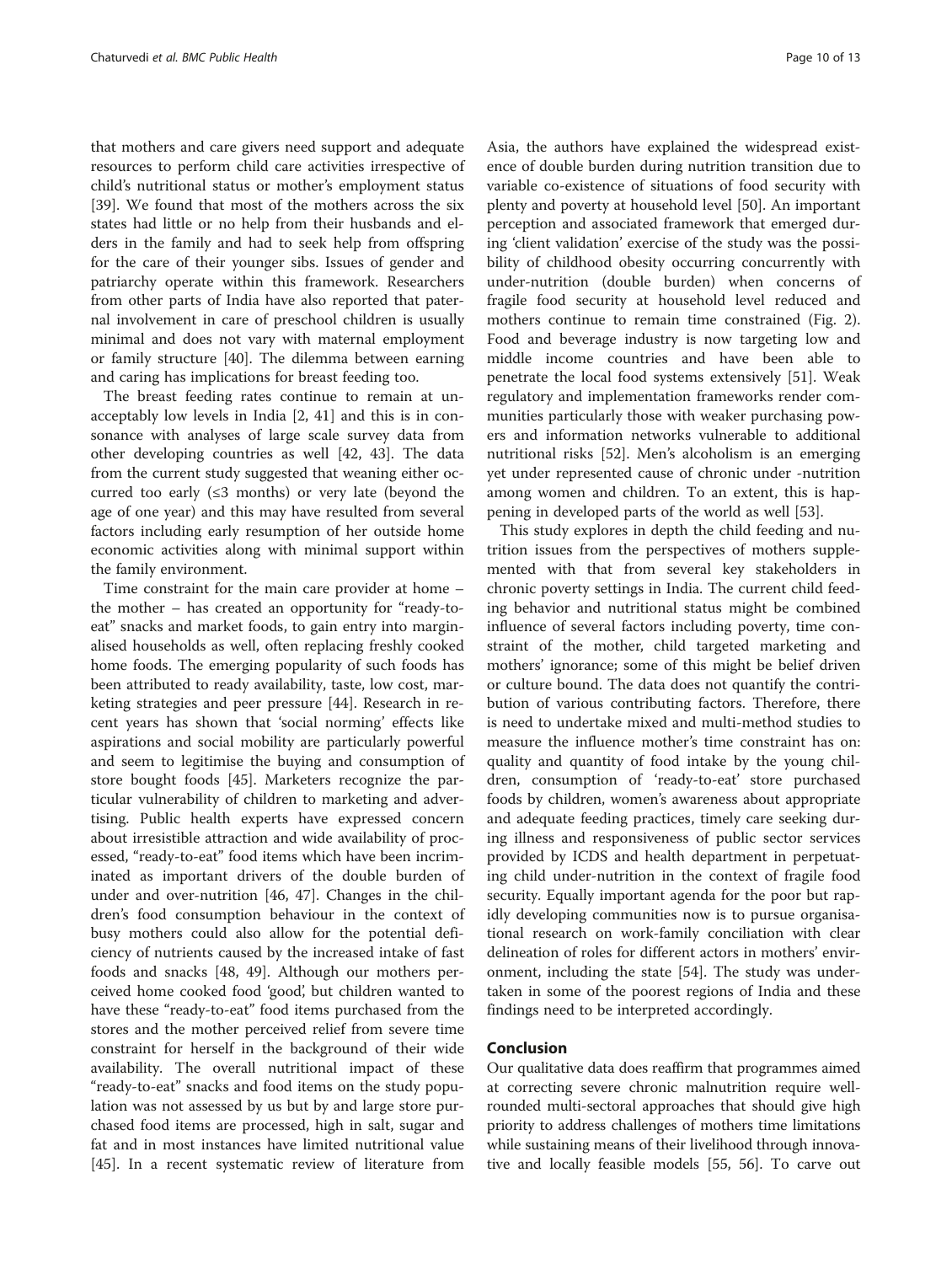<span id="page-10-0"></span>pragmatic roadmaps, communities need to consider: (i) Whole of Government approach – inter-sectoral coordination for policy and program development at national and state levels; and (ii) Whole of Society approach – harmonization of actions at the point of implementation for convergence of economics, nutrition and health [[57\]](#page-12-0). Several recent grassroots initiatives in the country including the study states are seeking to provide institutional support to young children of working mothers with the provisions of crèches/day care centres (ICDS-IV) [\[58, 59\]](#page-12-0) and LPG connections to poor households. Such community based responses are encouraging, likely to empower the busy mothers and may signal a significant shift in effectively tackling childhood under–nutrition.

## Additional file

[Additional file 1: Table S1.](dx.doi.org/10.1186/s12889-016-3189-4) Detailed list of themes and perceptions observed during analysis. (DOC 45 kb)

#### Abbreviations

ANM, Auxiliary Nurse Midwife; ASHA, Accredited Social Health Activist; AWW, Anganwadi Worker; CHC, Community Health Center; DHO, District Health Officer; DHS, Director of Health Services; DLHS, District Level Health Survey; DM, District Magistrate; EAG, Empowered Action Group; FGD, Focus Group Discussion; GOI, Government of India; ICDS, Integrated Child Development Services; IDI, in-depth interviews; INCLEN, International Clinical Epidemiology Network; India-CLEN, Indian Clinical Epidemiology Network; MNREGA, Mahatma Gandhi National Rural Employment Guarantee Act; MoHFW, Ministry of Health and Family Welfare; MPI, Multi-dimensional Poverty Index; MWCD, Ministry of Women and Child Development; NFHS, National Family Health Survey; NFI, non-formal interactions; NGO, Non-Governmental Organization; PHC, Primary Health Centre; PI, Principal Investigator; RA, Research Assistant; U-5 MR, Under-Five Mortality Rate

#### Acknowledgments

We thank Ministries of Health and Family Welfare and Departments of Women and Child Development of Government of India and States of Uttar Pradesh, Bihar, Madhya Pradesh, Rajasthan, Orissa, and Jharkhand for facilitating the conduct of the study.

#### INCLEN Study Group

Vivek Adhish, Professor, Department of Community Health, National Institute of Health & Family Welfare, New Delhi; Anuja Aggrawal, Senior Dietician, Department of Pediatrics, All India Institute of Medical Sciences; Harish Chellani, Professor, Division of Neonatology, Department of Pediatrics, Safdarjung, Hospital and Vardhman, Mahaveer Medical College, New Delhi; A. P. Dubey, Professor and Head, Department of Pediatrics, Maulana Azad Medical College, New Delhi; Kalyan Ganguly, Deputy Director/Scientist E, Reproductive Health and Nutrition Division Social Behavior Research Unit, Indian Council of Medical Research, New Delhi; Kiran Goswami, Professor, Department of Community Medicine, All India Institute of Medical Sciences, New Delhi; K. Suresh, Public Health Consultant, New Delhi; R. M. Pandey, Professor and Head, Department of Biostatistics, All India Institute of Medical Sciences, New Delhi; M. S. Prasad, Professor and Head, Department of Pediatrics, Safdarjung Medical College, New Delhi; Prashant Mathur, Dy. Director General, Non Communicable Disease, ICMR, New Delhi; Arti Maria, Professor, Ram Manohar Lohiya Hospital, New Delhi, India; Manoja Das, Director Projects, The INCLEN Trust International, New Delhi; Neelima Thakur, Assistant Research Officer, The INCLEN Trust International, New Delhi; Deoki Nandan, (Site Investigator, Mathura, UP) Director, National Institute of Health & Family Welfare, New Delhi; J. P. Shivdasani, (Site co-Investigator, Mathura, UP), Research Officer, National Institute of Health & Family Welfare, New Delhi; Shamim Haider, (Site Investigator, Gumla, Jharkhand),Professor and Head, Department of Community Medicine, RIMS, Ranchi; Vidya Sagar, (Site

co-Investigator, Gumla, Jharkhand), Associate Professor, Department of PSM, RIMS, Ranchi; Ashok Mishra, (Site Investigator, Tikkamgarh, MP), Professor and Head, Department of Community Medicine, Gwalior Medical College, Gwalior; Praveen Gautam, (Site co-Investigator, Tikkamgarh, MP), Assistant Professor, Department of Community Medicine, GRMC, Gwalior; Anurag Tomar, (Site Investigator, Chittorgarh, Rajasthan), Assistant Professor, NIMS, Jaipur, Rajasthan; A.M. Dixit, (Site co-Investigator, Chittorgarh, Rajasthan), Assistant Professor PSM, NIMS, Jaipur, Rajasthan; Sanjata Choudhary, (Site Investigator, Bihar), Professor and Head, Department of Pediatrics, Patna Medical College, Patna; C.B. Kumar, (Site Co-Investigator, Bihar), Senior Resident, Department of Pediatrics, Patna Medical College, Patna; Samendra Mohapatra, (Site Investigator, Sonepur, Odisha), Associate Professor, Department of Pediatrics, Hi-Tech Medical College, Bhuvaneshwar, Orissa; Gouri Padhya, (Site-Co Investigator, Sonepur, Odisha), Assistant Professor, Department of Community Medicine, Hi-tech Medical College, Bhuvaneshwar, Orissa; Subhranshu Kar, (Site Co-Investigator, Sonepur, Odisha), Assistant Professor, Department of Pediatrics, Hi-tech Medical College, Bhuvaneshwar, Orissa

#### Funding

This work was funded by World Health Organization (WHO), India and United States Agency for International Development (USAID) under Maternal and Child Health Sustainable Technical Assistance and Research Initiative (MCHSTAR).

#### Availability of data and materials

The data can be requested from the corresponding author

#### Authors' contributions

NKA conceived the study; NKA, SC, SR1, SR2, RD, VD participated in study design, ensuring quality assurance of field operations, data analysis and interpretation, and manuscript writing; INCLEN study team participated in finalizing the study protocol, data collection and oversight of the field activity. (SC: S Chaturvedi; SR1: S Ramji; NKA: NK Arora; SR2: S Rewal; RD: R Dasgupta and VD: V Deshmukh). All authors read and approved the final manuscript.

#### Authors' information <sup>1</sup>

<sup>1</sup> Sanjay Chaturvedi, Professor and Head, Department of Community Medicine, University College of Medical Sciences, Delhi, India. <sup>2</sup> Siddarth Ramji, Medical Superintendent and Professor, Department of Pediatrics, Maulana Azad Medical College, New Delhi, India. <sup>3</sup>Narendra K. Arora, Executive Director, The INCLEN Trust International, New Delhi, India. <sup>4</sup> Sneh Rewal, Consultant, Child Nutrition, New Delhi, India.<sup>5</sup> Rajib Dasgupta, Professor and Chairperson, Centre of Social Medicine and Community Health, Jawaharlal Nehru University, New Delhi, India. <sup>6</sup> Vaishali Deshmukh, Program Officer, The INCLEN Trust International, New Delhi, India. <sup>7</sup>INCLEN Study Group\*

#### Competing interests

The authors declare that they have no competing interests.

#### Consent for publication

Not Applicable.

#### Ethical approval and consent to participate

The ethical approval was obtained from the Institutional Review Board (IRB) of India Clinical Epidemiology Network (IndiaCLEN). [The IndiaCLEN Institutional Review Board was formed in year 1999 (FWA no: IRB00004940, in the assurance name of IORG0004172-International Clinical Epidemiology Network, Inc. IRB # 1], located at Chennai, India. IndiaCLEN is network of medical institutions across India. The subject information sheet which had an option of verbal or written signed consent was used. This subject information sheet was read out and given to all participants in the local language before conducting an interview. The ethics committee had agreed for this process of obtaining the consent. Before commencing the study, permission from state governments was obtained for conducting the study in specific states. Investigators had involved and taken permission from the village Sarpanch/ slum Anganwadi Workers before interacting with the consenting respondents and conducting IDIs and FGDs.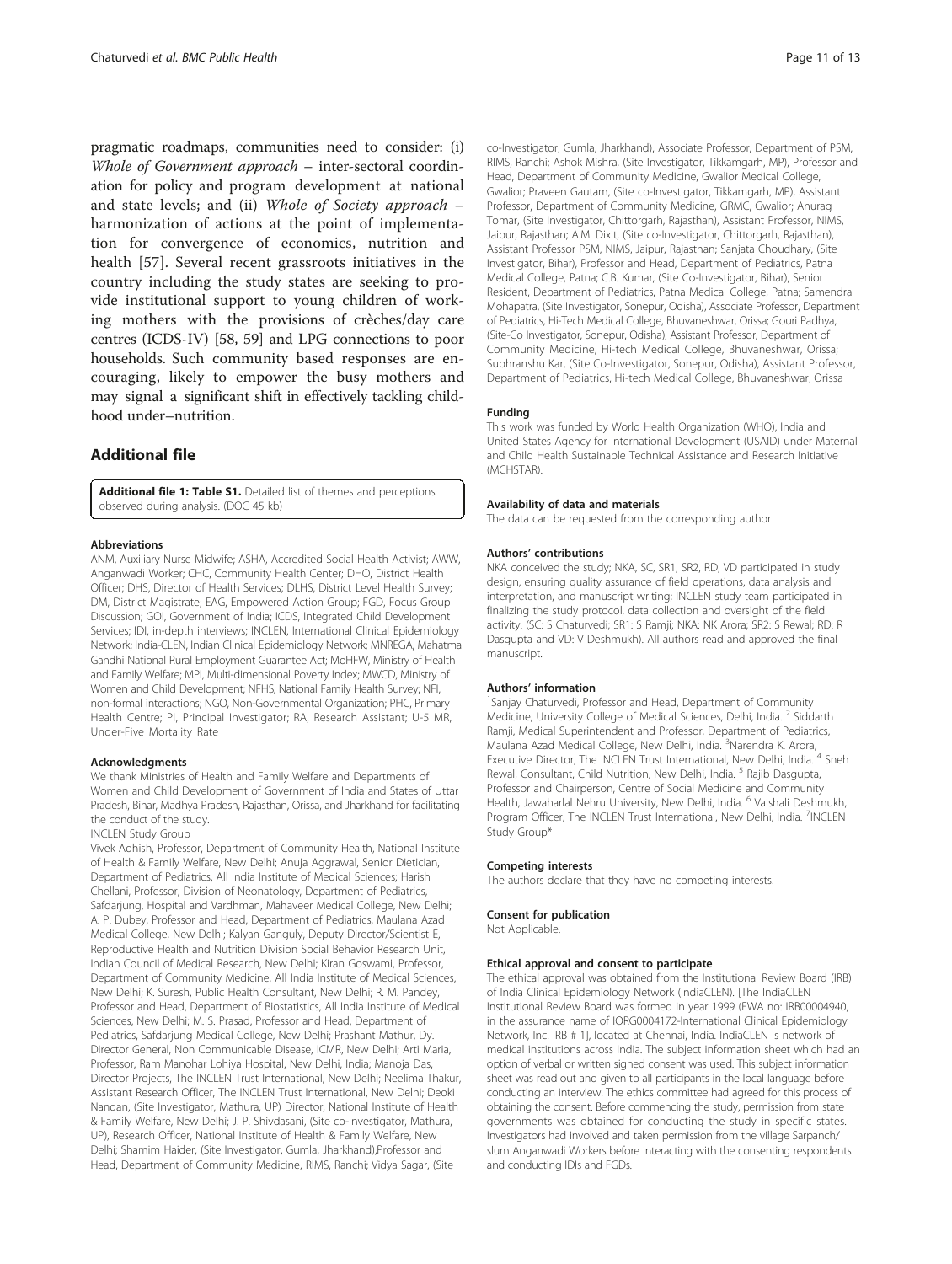### <span id="page-11-0"></span>Author details

<sup>1</sup>Department of Community Medicine, University College of Medical Sciences, Delhi, India. <sup>2</sup>Department of Pediatrics, Maulana Azad Medical College, New Delhi, India. <sup>3</sup>The INCLEN Trust International, F-1/5, Second Floor, Okhla Industrial Area, Phase-I, New Delhi, India. <sup>4</sup>Child Nutrition, New Delhi, India. <sup>5</sup>Centre of Social Medicine and Community Health, Jawaharlal Nehru University, New Delhi, India.

#### Received: 30 May 2015 Accepted: 18 June 2016 Published online: 25 July 2016

#### References

- 1. Deaton A, Drèze J. Food and Nutrition in India: facts and interpretations. Econ Polit Wkly. 2009;44:42–65.
- 2. International Institute of Population studies (IIPS) National Family Health Survey (NFHS-3), 2005–06: Mumbai, India. 2007. [http://dhsprogram.com/](http://dhsprogram.com/pubs/pdf/FRIND3/FRIND3-Vol1andVol2.pdf) [pubs/pdf/FRIND3/FRIND3-Vol1andVol2.pdf](http://dhsprogram.com/pubs/pdf/FRIND3/FRIND3-Vol1andVol2.pdf). Accessed 9 July 2016.
- Subramanyam MA, Kawachi I, Berkman LF, Subramaniam. Is economic growth associated with reduction in child under nutrition in India? PLoS Med. 2011;8:e1000424. doi[:10.1371/journal.pmed.1000424.](http://dx.doi.org/10.1371/journal.pmed.1000424)
- 4. National Sample Survey. Key indicators of household consumer expenditure in India, 66th round, Ministry of Statistics and Program Implementation, Government of India, 2009–10. Available: [http://mospi.nic.in/Mospi\\_New/](http://mospi.nic.in/Mospi_New/upload/Press%20Release%20KI-HCE-66th_8july11.pdf) [upload/Press%20Release%20KI-HCE-66th\\_8july11.pdf](http://mospi.nic.in/Mospi_New/upload/Press%20Release%20KI-HCE-66th_8july11.pdf). Accessed 29 Dec 2014.
- 5. Subramanyam MA, Kawachi I, Berkman LF, Subramanian SV. Socioeconomic inequalities in childhood under-nutrition in India: analyzing trends between 1992 and 2005. PLoS One. 2010;5, e11392. doi[:10.1371/journal.pone.0011392.](http://dx.doi.org/10.1371/journal.pone.0011392)
- 6. Black RE, Victora CG, Walker SP, Bhutta ZA, Christian P, et al. Maternal and Child Nutrition Study Group. Maternal and child under-nutrition and overweight in low-income and middle-income countries. Lancet. 2013;382:427–51.
- 7. Black RE, Allen LH, Bhutta ZA, Caulfield LE, de Onis M, et al. Maternal and child under-nutrition: global and regional exposures and health consequences. Lancet. 2008;371:243–60.
- 8. Krieger N. Proximal, distal, and the politics of causation: WWhat's level got to do with it? Am J Public Health. 2008;98:221–30.
- 9. Gender and Sustainable Development. Maximizing the economic, social and environmental role of women. Organisation for Economic Cooperation and Development, Paris. 2008.<http://www.oecd.org/social/40881538.pdf>. Accessed 23 Nov 2014.
- 10. Desai S, Vanneman R, and National Council of Applied Economic Research, New Delhi. India Human Development Survey (IHDS), 2005. ICPSR22626-v11. Ann Arbor, MI: Inter-university Consortium for Political and Social Research [distributor], 2016-02-16.<http://doi.org/10.3886/ICPSR22626.v11>. [http://www.](http://www.icpsr.umich.edu/icpsrweb/DSDR/studies/22626) [icpsr.umich.edu/icpsrweb/DSDR/studies/22626](http://www.icpsr.umich.edu/icpsrweb/DSDR/studies/22626). Accessed 25 May 2014.
- 11. Himmelweit S. Can we afford (not) to care: prospects and policy? GeNet, Working Paper 11. Open University, Milton Keynes, UK; 2005. [http://www.lse.](http://www.lse.ac.uk/genderInstitute/pdf/himmelweit.pdf) [ac.uk/genderInstitute/pdf/himmelweit.pdf.](http://www.lse.ac.uk/genderInstitute/pdf/himmelweit.pdf) Accessed 9 July 2016.
- 12. Shah A. Natural resources and chronic poverty in India: A review of issues and evidence. Indian Institute of Public Administration and Chronic poverty Research Centre. Working paper. 2009;43:1–52. [http://](http://www.chronicpoverty.org/uploads/publication_files2/CPRC-IIPA%2043-new.pdf) [www.chronicpoverty.org/uploads/publication\\_files2/CPRC-IIPA%2043-new.](http://www.chronicpoverty.org/uploads/publication_files2/CPRC-IIPA%2043-new.pdf) [pdf](http://www.chronicpoverty.org/uploads/publication_files2/CPRC-IIPA%2043-new.pdf) Accessed 25 Oct 2014.
- 13. Ministry of Health and Family Welfare, Government of India. Annual Report: Perspective; 2004. p. 123-206. [http://mohfw.nic.in/WriteReadData/l892s/](http://mohfw.nic.in/WriteReadData/l892s/FAMILYWELFARE-38385935.pdf) [FAMILYWELFARE-38385935.pdf](http://mohfw.nic.in/WriteReadData/l892s/FAMILYWELFARE-38385935.pdf). Accessed 21 Sept 2014.
- 14. International Institute of Population studies District Level Household Survey (DLHS-2), 2002–04: Mumbai, India. 2005. [http://www.iipsindia.ac.in.](http://www.iipsindia.ac.in) Accessed 9 July 2016.
- 15. Patton MQ. Qualitative research and evaluation methods. 3rd ed. Thousand Oaks: Sage Publication, Inc; 2002. p. 429–541.
- 16. Strauss A, Corbin J. Basics of qualitative research: Grounded theory procedures and technique. 2nd ed. Newbury Park, London: SAGE Publications; 1998. ISBN 9780803959408.
- 17. Glaser BG. Basics of grounded theory analysis: Emergence vs. Forcing. Mill Valley: Sociology Press; 1992. ISBN 1-884156-00-2.
- 18. Corbin J. Holt NL Grounded theory, in: B. Somekh, C. Lewin [eds.]. Research methods in social sciences (49–55). Thousand Oaks: Sage; 2005.
- 19. Bryman A. Social research methods. 2nd ed. Oxford: Oxford University Press; 2004. ISBN 9780199264469.
- 20. Glaser BG, Strauss AL. The Discovery of Grounded Theory: Strategies for Qualitative Research. Chicago: Aldine Publishing Company; 1996.
- 21. Bohm A. Theoretical coding: Text analysis in grounded theory. In: Flick U, Kardorff E, Steinke I, editors. A companion to qualitative research. London: SAGE Publication; 2004. p. 270–5.
- 22. Gragnolati M, Shekar M, Dasgupta M, Bredenkamp C, Lee YK. India's undernourished children: a call for reform and action. Health, Nutrition and Population (HNP) discussion paper. World Bank. 2005. [http://siteresources.](http://siteresources.worldbank.org/SOUTHASIAEXT/Resources/223546-1147272668285/IndiaUndernourishedChildrenFinal.pdf) [worldbank.org/SOUTHASIAEXT/Resources/223546-1147272668285/](http://siteresources.worldbank.org/SOUTHASIAEXT/Resources/223546-1147272668285/IndiaUndernourishedChildrenFinal.pdf) [IndiaUndernourishedChildrenFinal.pdf.](http://siteresources.worldbank.org/SOUTHASIAEXT/Resources/223546-1147272668285/IndiaUndernourishedChildrenFinal.pdf) Accessed 9 July 2016.
- 23. The State of World's Children focus on nutrition. UNICEF New York: Oxford University Press; 1998. ISBN 0-19-829401-8. Available [http://www.unicef.org/](http://www.unicef.org/publications/files/pub_sowc98_en.pdf) [publications/files/pub\\_sowc98\\_en.pdf.](http://www.unicef.org/publications/files/pub_sowc98_en.pdf) Accessed on 9 July 2016
- 24. Kottak C. Mirror for Humanity: A concise introduction to cultural anthropology. 7th ed. New York: McGraw-Hill; 2010. p. 46–63. ISBN 978-0-07-353104-5.
- 25. Charmaz K. Grounded theory: objectivist and constructivist methods. In: Denzin N, Lincoln YS, editors. Handbook of Qualitative Research. Thousand Oaks: Sage Publication, Inc; 2000. p. 509–35.
- 26. Campbell JL, Quincy C, Osserman J, Pedersen OK. Coding In-depth semistructured interviews: problems of unitization and inter-coder reliability and agreement. Socio Meth Res. 42:294–320. doi: [10.1177/0049124113500475](http://dx.doi.org/10.1177/0049124113500475)
- 27. Mahatma Gandhi National Rural Employment Guarantee Act. Operational guidelines. 2005. [http://nrega.nic.in/Circular\\_Archive/archive/Operational\\_](http://nrega.nic.in/Circular_Archive/archive/Operational_guidelines_4thEdition_eng_2013.pdf) [guidelines\\_4thEdition\\_eng\\_2013.pdf](http://nrega.nic.in/Circular_Archive/archive/Operational_guidelines_4thEdition_eng_2013.pdf). Accessed 9 July 2016.
- Menon P, Deolalikar A, Bhaskar A. India state hunger index- comparison of hunger across states. Report IFPRI, Welt Hunger Hilfe (WHH) and UC Riverside. 2009. [http://motherchildnutrition.org/india/pdf/mcn-india-state](http://motherchildnutrition.org/india/pdf/mcn-india-state-hunger-index)[hunger-index](http://motherchildnutrition.org/india/pdf/mcn-india-state-hunger-index). Accessed 9 July 2016.
- 29. Alkire S, Santos ME. Acute multidimensional poverty: A new index for developing countries. OPHI Working Paper, 38. Oxford: Department of International Development; 2010. ISBN 978-1-907194-22-1. [http://www.ophi.](http://www.ophi.org.uk/wp-content/uploads/ophi-wp38.pdf) [org.uk/wp-content/uploads/ophi-wp38.pdf.](http://www.ophi.org.uk/wp-content/uploads/ophi-wp38.pdf) Accessed 9 July 2016.
- 30. Elbers C, Gunning JW. Poverty, risk, and accumulation: pro-poor policies when dynamic matter. Oxford, UK: Paper presented at the meeting of Center for the study of African economics; 2006. Available: [http://www.](http://www.researchgate.net/publication/252652534_Poverty_Risk_and_Accumulation_Pro-Poor_Policies_when_Dynamics_Matter) [researchgate.net/publication/252652534\\_Poverty\\_Risk\\_and\\_Accumulation\\_](http://www.researchgate.net/publication/252652534_Poverty_Risk_and_Accumulation_Pro-Poor_Policies_when_Dynamics_Matter) [Pro-Poor\\_Policies\\_when\\_Dynamics\\_Matter.](http://www.researchgate.net/publication/252652534_Poverty_Risk_and_Accumulation_Pro-Poor_Policies_when_Dynamics_Matter) Accessed 11 Dec 2014.
- 31. Calvo C, Dercon S. Vulnerability to poverty. Centre for the study of African economics series (CSAE) (working paper series 03). Department of Economics: University of Oxford; 2007. [http://www.csae.ox.ac.uk/](http://www.csae.ox.ac.uk/workingpapers/pdfs/2007-03text.pdf) [workingpapers/pdfs/2007-03text.pdf.](http://www.csae.ox.ac.uk/workingpapers/pdfs/2007-03text.pdf) Accessed 25 Aug 2014.
- 32. Chaturvedi S, Arora NK, Dasgupta R, Patwari A. Are we reluctant to talk about cultural determinants? Indian J Med Res. 2011;133:361–3.
- 33. Carter MR, Ikegami M. Looking forward: theory-based measures of chronic poverty and vulnerability. In: Addison T, Hulme D, Kanbur R, editors. Poverty Dynamics: interdisciplinary perspectives. Oxford: Oxford University Press; 2009. p. 128–53.
- 34. Engle PL, Menon P, Haddad L. Care and Nutrition: Concepts and Measurement. World Development. 1999;27:1309–37. [http://](http://digitalcommons.calpoly.edu/cgi/viewcontent.cgi?article=1001&context=psycd_fac) [digitalcommons.calpoly.edu/cgi/viewcontent.](http://digitalcommons.calpoly.edu/cgi/viewcontent.cgi?article=1001&context=psycd_fac) [cgi?article=1001&context=psycd\\_fac](http://digitalcommons.calpoly.edu/cgi/viewcontent.cgi?article=1001&context=psycd_fac). Accessed 9 July 2016.
- 35. Rabiee F, Geissler C. The impact of maternal workload on child nutrition in rural Iran. Food Nutr Bull. 1992;14:43–8.
- 36. Muthusamy S. Are working mothers in India investing less time in the next generation? Paper presented at the meeting of Population of Association of America (PAA) Annual Meeting, California, USA. 2006. [http://paa2006.](http://paa2006.princeton.edu/papers/60451) [princeton.edu/papers/60451.](http://paa2006.princeton.edu/papers/60451) Accessed 12 Jan 2014
- 37. Carvalhaes MA, Benecio MH. Mother's ability of childcare and children malnutrition. Rev Saude Publica. 2002;36:188–97.
- 38. Nakahara S, Poudel KC, Lopchan M, Ichikawa M, Poudel-Tandukar K, et al. Availability of childcare support and nutritional status of children of non working and working mothers in urban Nepal. Am J Hum Biol. 2006;18:169–81.
- 39. Roshita A, Schubert E, Whittaker M. Child-care and feeding practices of urban middle class working and non working Indonesian mothers: A qualitative study of the socio-economic and cultural environment. Matern Child Nutr. 2011;8:299–314.
- 40. Suppal P, Roopnarine JL. Paternal involvement in child care as a function of maternal employment in nuclear and extended families in India. Sex Roles. 1999;40:731–44.
- 41. International Institute of Population studies (IIPS) National Family Health Survey (NFHS-2), (1998–99): Mumbai, India. 2000. [http://www.dhsprogram.](http://www.dhsprogram.com/pubs/pdf/FRIND2/FRIND2.pdf) [com/pubs/pdf/FRIND2/FRIND2.pdf](http://www.dhsprogram.com/pubs/pdf/FRIND2/FRIND2.pdf). Accessed 9 July 2016.